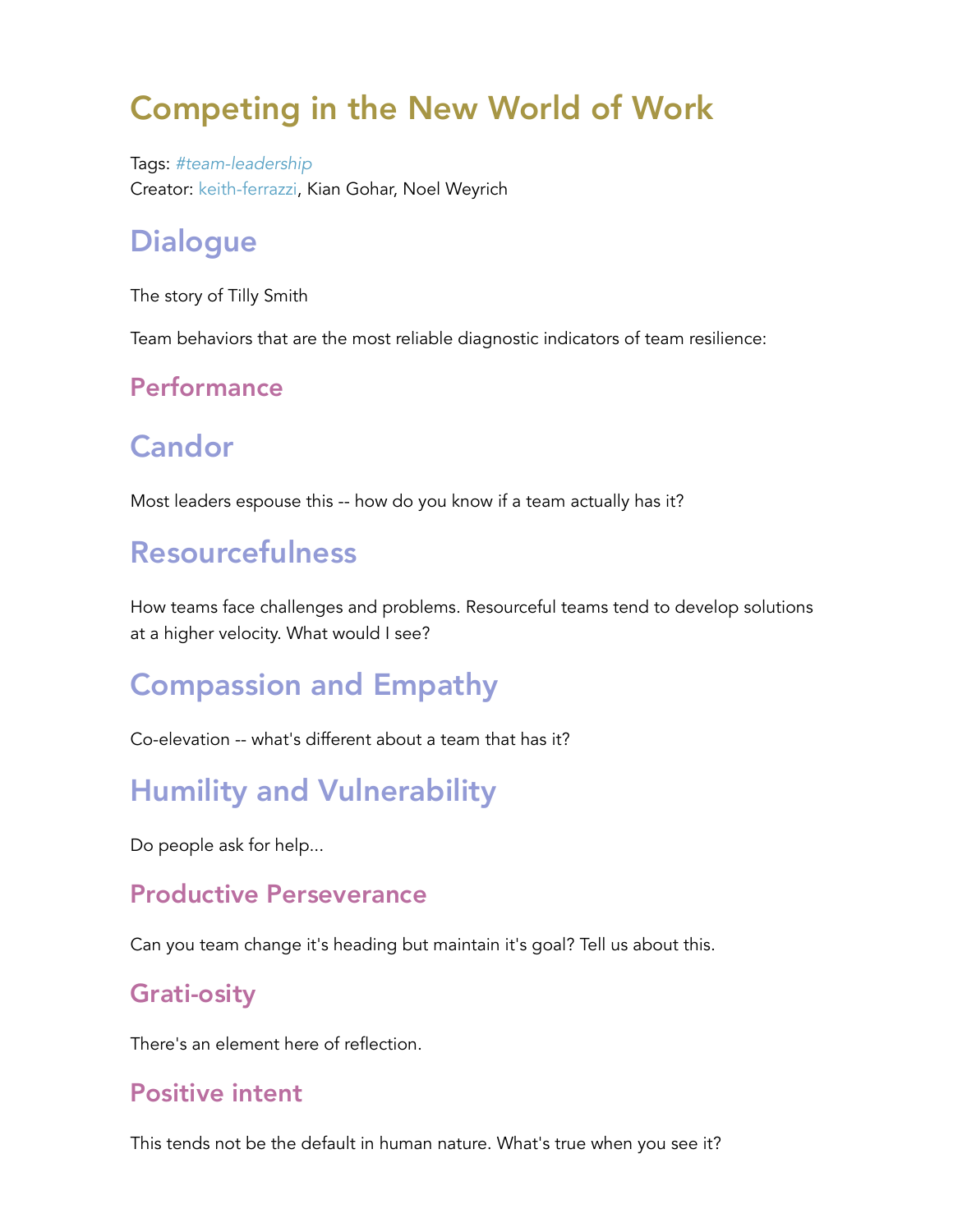### Starting point?

## What have you changed your mind on?

*<https://hbr.org/2021/01/7-strategies-to-build-a-more-resilient-team>*

### Reserve

- One of the first things they look for: how much time is consumed by report-outs
- Go to the breakout rooms
- Candor breaks
- Lead Biweekly Sprints toward Measurable Outcomes

GFTW = Go Forward to Work Institute

"It's a good time to be in HR, actually," one HR leader told us in our research. "Finally, our leadership is realizing that our people and their energy matter, and that we in HR are finally being turned to for help in critical business issues."

You act your way to a new way of thinking.

## **Quotes**

*Highlight [3]:* Adaptation happens to be the one thing that human beings do better than any other animal on the planet. We're not the biggest, we're not the fastest, and we don't have the sharpest teeth or the strongest claws, yet we are the dominant species on earth, thanks to our extreme and relentless adaptability to change.

*Highlight [10]:* 1. Collaborate through inclusion. Embrace the possibility of richer diversity of virtual, remote, and hybrid teamwork to drive innovation exponentially forward. 2. Lead through enterprise agile. Extend and expand the cultural ethos of shortterm sprints that kept us on our trajectory during the crisis, and find an operating system that allows us to thrive sustainably amid continued volatility. 3. Promote team resilience. Bounce forward in the face of setbacks and recognize that good leaders strive to maintain the emotional and physical energies of the team. 4. Develop active foresight. Learn to see around corners to avoid unsuspected risk and to systematically explore new possibilities. The final three chapters present an operating model for your radically adaptable team to build a radically adaptable organization by deploying the radical adaptable team skills of collaboration, agility, resilience, and foresight to three enterprise-wide applications:

*Highlight [11]:* Radical Adaptability 11 5. Future-proof your business model. Develop an ongoing process of experimentation to create and realize your company's future vision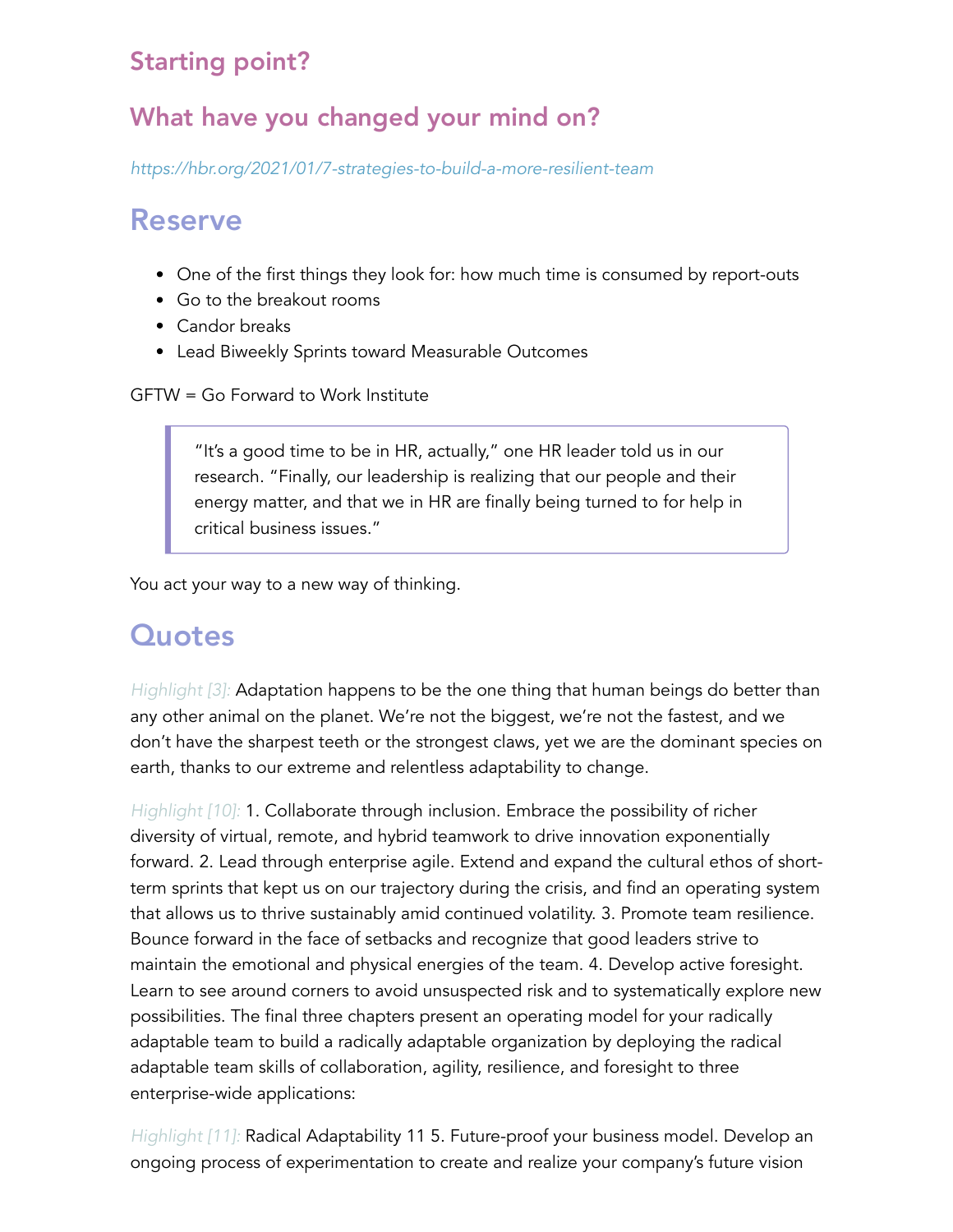of itself. 6. Build a Lego block workforce. Redesign your workforce to support a flexible, nimble, cost- effective, and creative future. 7. Supercharge your purpose. Build a movement for radical adaptability by discovering and communicating your organization's long-term purpose.

*Highlight [13]:* New ways of thinking don't come easy. Sometimes it takes immersion in a new, strange world to recognize that the familiar world has not been serving you very well.

*Highlight [17]:* Courage, not knowledge, is what made Tilly Smith a hero. Her knowledge was essential, but without the courage of her convictions without expressing her righteous anger to her mother in that crucial moment—her knowledge about tsunamis would have died with her that day, along with her parents and everyone else on the beach.

*Highlight [21]:* High-Return Practices for Competing in the New World of Work 1. Practice cocreation through co-elevation. 2. Break through silos by teaming out. 3. Hybridize teamwork for inclusion and crowdsourcing. 4. Deepen external partnerships. 5. Expand your personal coaches in a remote world.

*Highlight [22]:* During the pandemic year of 2020 and afterward, we studied dozens of companies that had been suddenly immersed into the new world of virtual and remote work. When we introduced our high-return practices to these teams and then compared performance results to their pre-pandemic benchmarks, we documented sizable shifts in team efficacy across all the markers of high-performing teams. These markers included candor, accountability, and development. We also studied virtual teams that were not using our high-return practices and found that their performance had dropped. Virtual and remote teamwork works, but only if you do it right.

*Highlight [28]:* Physical distance is not the main roadblock to co-elevation involving remote workers. The chief problems to be overcome involve strategic distance (a lack of team alignment) operational distance (a lack of well-oiled team process to operationalize the work), and affinity distance (the lack of team members' commitment to one another). Studies show that of these three measures of distance, affinity distance has the greatest effect on innovation, trust, learning, and team outcomes. 2Close the gaps in affinity distance (commitment for each other's success) among your team members, and most of the issues involving the other two dimensions— strategic distance and operational distance—will organically become much more manageable. And in no instance does physical distance register if a team has recontracted for co-elevation.

*Highlight [30]:* Virtual environments require frequent use of breakout rooms as acceleration pods of deeper collaboration. Avoid seeing yourself as the center of your team. Your job is to ask the smart questions and to break the team into smaller groups of two or three people. During each breakout, have everyone take notes in a shared document and then come back to the larger meeting with reports from their group. Even if you do not have time for formal report-outs from each group, the owner of the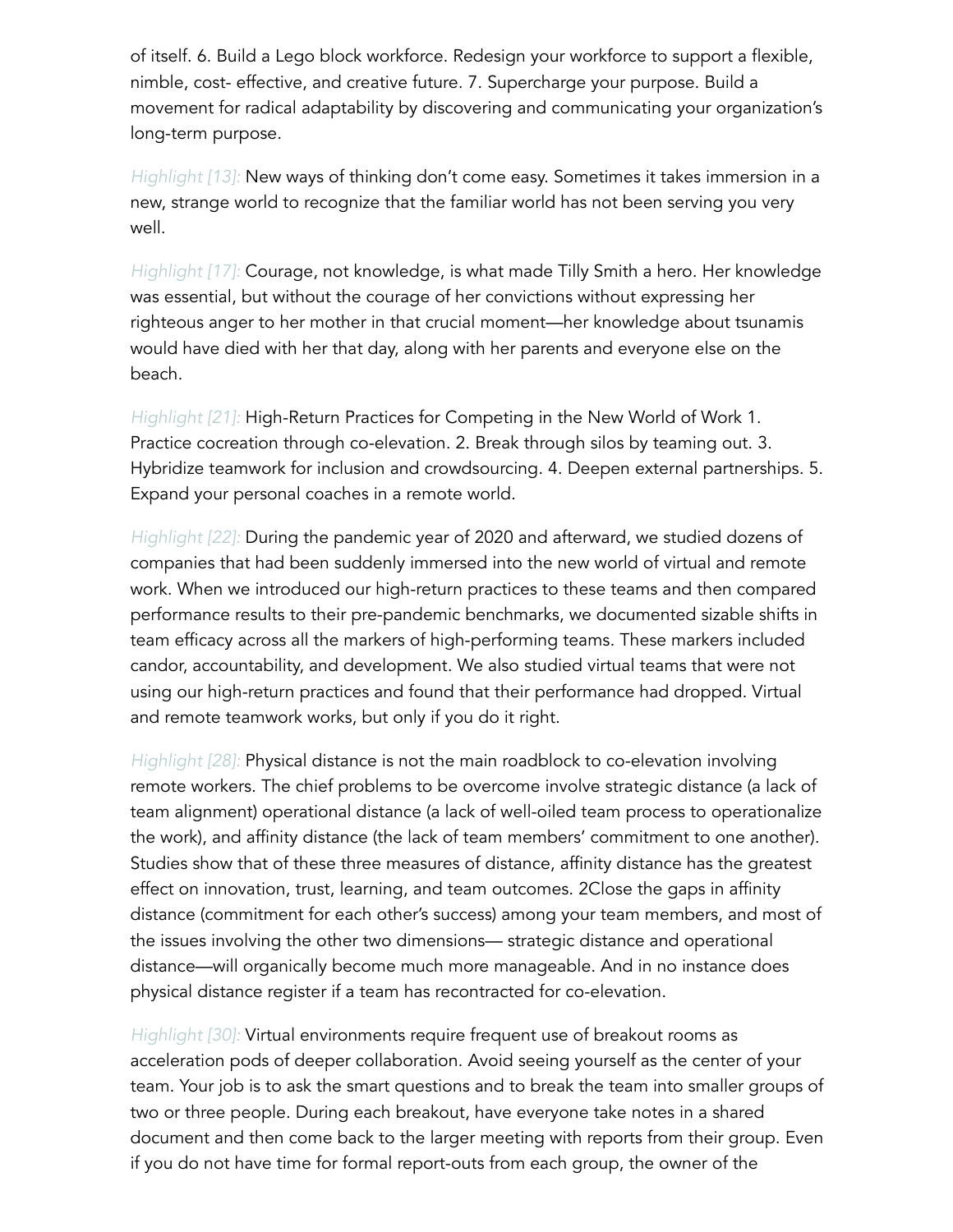question will have the benefit later by having access to everyone's written input. Our research shows that teams that operate in this way solve problems faster and get bolder contributions from many diverse voices. That's because people who are conflict-averse are reluctant to share openly in a big room and feel more psychologically safe in breakout rooms of two or three people.

*Highlight [31]:* All these tools are critical to executing on collaborative problem-solving (CPS), one of most powerful virtual meeting frameworks we know. Developed through many years of coaching Fortune 500 executive teams, CPS focuses on a single businesscritical question or several of them in a sixty- to ninety-minute meeting. For at least half of the session, the team breaks into small groups of three or four people to discuss the question or questions and report back. The questions could involve how to achieve a specific upside goal or mitigate a specific downside risk. Craft the question carefully so that it's easy to have up-or-down answers. What innovations could we bring to the retail experience? What's most likely to derail us in the next six months? From there, everyone preps by drawing in data and insights from their wider teams. Everyone is also clear on who will make the final decision: who owns the question. The question owner gives instant feedback, for example, either a clear "Yes, we will do this," or a "No, and here is why not," or a "Maybe we will look at this and do more research." The aim is not consensus; it is robust dialogue and an action-oriented conclusion. The most powerful element of CPS is the small-group breakout process, because it encourages candor and diminishes conflict

*Highlight [32]:* 32 COMPETING IN THE NEW WORLD OF WORK avoidance. When meetings consist mainly of time-wasting report-outs, that's often a symptom of a team struggling with candor and failing to collaborate effectively. CPS can break the logjam and open up the possibility of fewer meetings and more asynchronous collaboration. As later chapters will show, CPS is an essential meeting framework that can be used to accelerate results through every application of radical adaptability.

*Highlight [34]:* Take candor breaks Team members who truly care about each other will offer candid criticism to express sincere concern for the good of the team—the essence of co-elevation. But if you ever get the sense that everyone's avoiding the elephant in the room, calling a candor break is the best way to discover what is being held back. Pause the meeting when the time feels right, and ask the team, "What's not being said?" Ask for a candor break, then go into breakout rooms, where everyone addresses that same question. Take notes in each breakout room, then share them with the whole group.

*Highlight [51]:* High-Return Practices for Competing in the New World of Work 1. Always put customer value first. 2. Drive team autonomy downward. 3. Lead biweekly sprints toward measurable outcomes. 4. Bulletproof the work through team feedback. 5. Scale to sustain innovation.

*Highlight [59]:* You ask more questions and give fewer directions. What are we going to achieve this week? In the next two weeks? How do we move? Where do we pivot? Can